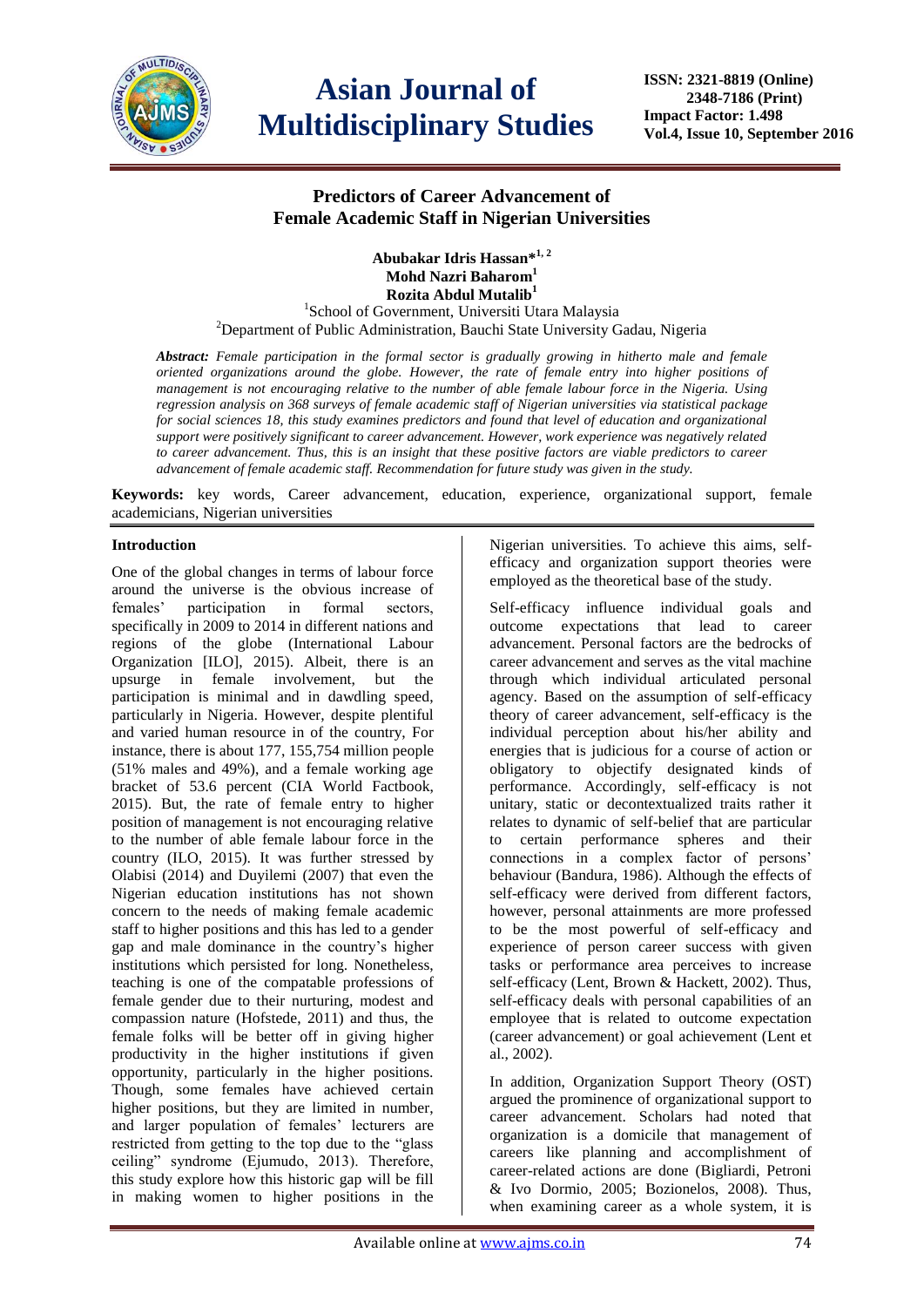pertinent that an organization is considered as factor of career system (Bigliardi, et al., 2005). In this vein, many organizations give alternative work schedules such as flexible period, job sharing, learning facilities, sabbaticals and childcare facilities, (Arokiasamy, Ismail, Ahmad & Othman, 2011). In this regards, Bozionelos (2008) opined that organizational factor is a significant element for career planning. Therefore, based on the aforementioned arguments, the following arguments, the following hypotheses were formulated to achieve the objectives of this study.

- i. There is a positive and significant relationship between level of education and career advancement of female academic staff.
- ii. There is a positive and significant relationship between working experience and career advancement of female academic staff.
- iii. There is a positive and significant relationship between organizational support and career advancement of female academic staff.

## **METHOD**

The population samples in this study comprised of 532 female academic staff in the Nigerian universities working in federal and states public universities. Closed ended questionnaire was adapted from previous studies (Arokiasamy et al., 2011; Tharenou, Latiner & Conrey 1994; Metz & Tharenou, 2001). Nevertheless, from the questionnaire administered on study samples, 377 questionnaires were retrieved and 368 were found usable in this study. That is 69.1% questionnaires Table 1

Collinearity Statistics

were retained and are sufficient for regression analysis, which this research employed (Hair, Black, Babin, Anderson & Tatham, 2006). Similarly, the research used stratified random sampling in the selection of samples of the study so as to warrant an equal chance for both federal and states universities staff.

## **RESULTS**

#### **Measurement Model**

As a requirement for parametric data analysis, this conducted measurement model analysis to obtain the reliability of the study instrument base on cronbach alpha and collinearity test. In this regards, the measures were statistically satisfactory because they obtained the cronbach's alpha that is greater than 0.70 threshold and collinearity statistics were as well sufficient. See table 1 and 2 below.

## **Multicollinearity Test**

Multicollinearity is the erroneous estimation of regression coefficient that distort the statistical significance (Hair et al., 2006). It's increases the level of standard errors of the coefficient and nonsignificant coefficient (Tabachnick & Fidell, 2013). Thus, multicollinearity was scrutinized in this study base on tolerance values and variance inflation factor (VIF) (Hair et al., 2006). Table 1, presents variance inflation factor (VIF), and Tolerance as were examined to know whether there is problem multicollinearity. Hair, Ringle and Sarstedt (2011) suggested that multicollinearity is a problem at a VIF value of 5 and above, while tolerance value is a problem when is less than .20. Table 1 show the VIF and tolerance values of the study exogenous latent variables.

| Constructs                    | Tolerance | – VIF |
|-------------------------------|-----------|-------|
| Level of Education            | .977      | 1.023 |
| Working Experience            | .977      | 1.023 |
| <b>Organizational Support</b> | -999      | 1.001 |

Table 1 shows that multicollinearity is not a problem among the independent constructs because VIF values were less than 5 and tolerance values were more than .20, therefore they are within recommendation (Hair et al., 2011). Therefore, the model is suitable for structural analysis as is free from multicollinearity problem. Therefore, reliability can be subsequently examined as multicollineraity is not a problem.

| Table                                              | 2      |                       |  |  |  |  |  |
|----------------------------------------------------|--------|-----------------------|--|--|--|--|--|
| <b>Descriptive Statistics and Reliability Test</b> |        |                       |  |  |  |  |  |
| Constructs                                         | Mean   | <b>Std. Deviation</b> |  |  |  |  |  |
| Level of Education                                 | 2.2255 | .60937                |  |  |  |  |  |
| <b>Working Experience</b>                          | 3.5272 | 3.07656               |  |  |  |  |  |
| <b>Organizational Support</b>                      | 3.9226 | .86509                |  |  |  |  |  |
| Career Advancement                                 | 3.9717 | .88374                |  |  |  |  |  |
| Cronbach's Alpha                                   | 0.739  |                       |  |  |  |  |  |
| N.of Items                                         | 15     |                       |  |  |  |  |  |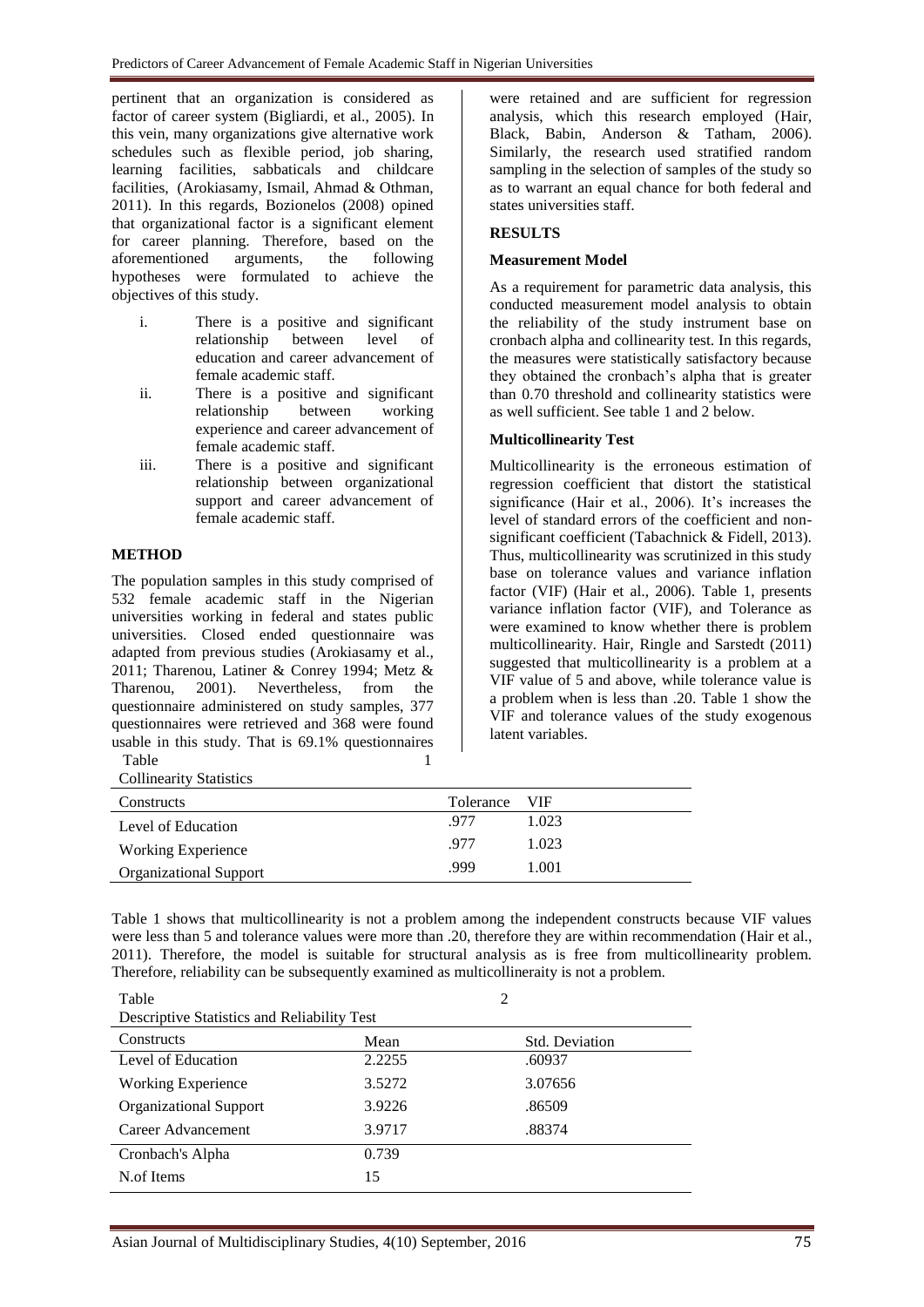Table 3

The table 2 shows the results of mean and standard deviation of the independent and dependent variables. Career advancement had the highest mean and level of education was the lowest. Similarly, working experience had the highest standard deviation and level of level of education was the lowest. This means career advancement was the most priories construct of attention (Hair et al., 2006).

## **Demographic Profile**

Demographic profile was reported in Table 3 in order to give a clear picture of the study respondents' composition.

|                   | t avit J<br>Demographic Profile |           |         |
|-------------------|---------------------------------|-----------|---------|
| Characteristics   |                                 | Frequency | Percent |
| Marital status    | Single                          | 65        | 17.7    |
|                   | Married                         | 268       | 72.8    |
|                   | Divorce                         | 15        | 4.1     |
|                   | Widow                           | 20        | 5.4     |
| Qualification     | <b>Bachelor Degree</b>          | 36        | 9.8     |
|                   | Master                          | 213       | 57.9    |
|                   | PhD                             | 119       | 32.3    |
| University status | <b>Federal University</b>       | 180       | 48.9    |
|                   | <b>State University</b>         | 188       | 51.1    |

Table 3 above shows that 103 of the respondents were males and 265 were female academic staff. Furthermore, 268 are married respondents were highest, followed by 65 singles, 15 divorces and 20 widows. In addition, there were 36 female academic staff with Bachelor degrees, 213 with master degree and those with 119 with PhDs. Lastly, there were 180 of academic staff came from both federal and 188 staff from state universities.

#### **Regression Analysis**

Table 4

Based on sufficient condition of the measurement model presented above, this study further conducted structural model through regression analysis.

| Model Summary and Coefficients |         |          |      |               |  |  |
|--------------------------------|---------|----------|------|---------------|--|--|
| Constructs                     | Beta    | t        | Sig. | Decision      |  |  |
| (Constant)                     |         | 11.891   | .000 |               |  |  |
| Level of Education             | .165    | 3.292    | .001 | Supported     |  |  |
| <b>Working Experience</b>      | $-.252$ | $-5.018$ | .000 | Not supported |  |  |
| <b>Organizational Support</b>  | .156    | 3.137    | .002 | Supported     |  |  |
| $\mathbf F$                    | 13.790  |          |      |               |  |  |
| P                              | .000    |          |      |               |  |  |
| $R^2$                          | .102    |          |      |               |  |  |
| df                             | 3(364)  |          |      |               |  |  |

Model Summary and Coefficients

The table 4 shows the results of multiple linear regressions between independent and dependent constructs. The model is revealed a statistically significant result at  $(F = 13.790; P = 0.000)$  and explains the variance of  $(R^2 = 0.102)$  of career advancement of the female academic staff. Furthermore, the table shows that "level of education", "organizational support" as statistically positive and significant to career advancement at (level of education  $\beta$ =.165; t=3.292; p=.001 and organizational support  $\beta$ =.156; t=3.137; p=.002. But, working experience negatively significant at  $β = -.252$ ; t= -5.018; p=.000). Therefore, the data

supported the assertion that level of education and organizational support were predictors of determining career advancement, however, working experience was not supported.

#### **DISCUSSION**

#### **Level of Education and Career Advancement**

Based on the data of this study, level of education is a potential predictor of career. Accordingly, Tliass and Kauser (2011) examine the effect of work-related elements on career advancement and found that level of education had a positive impacts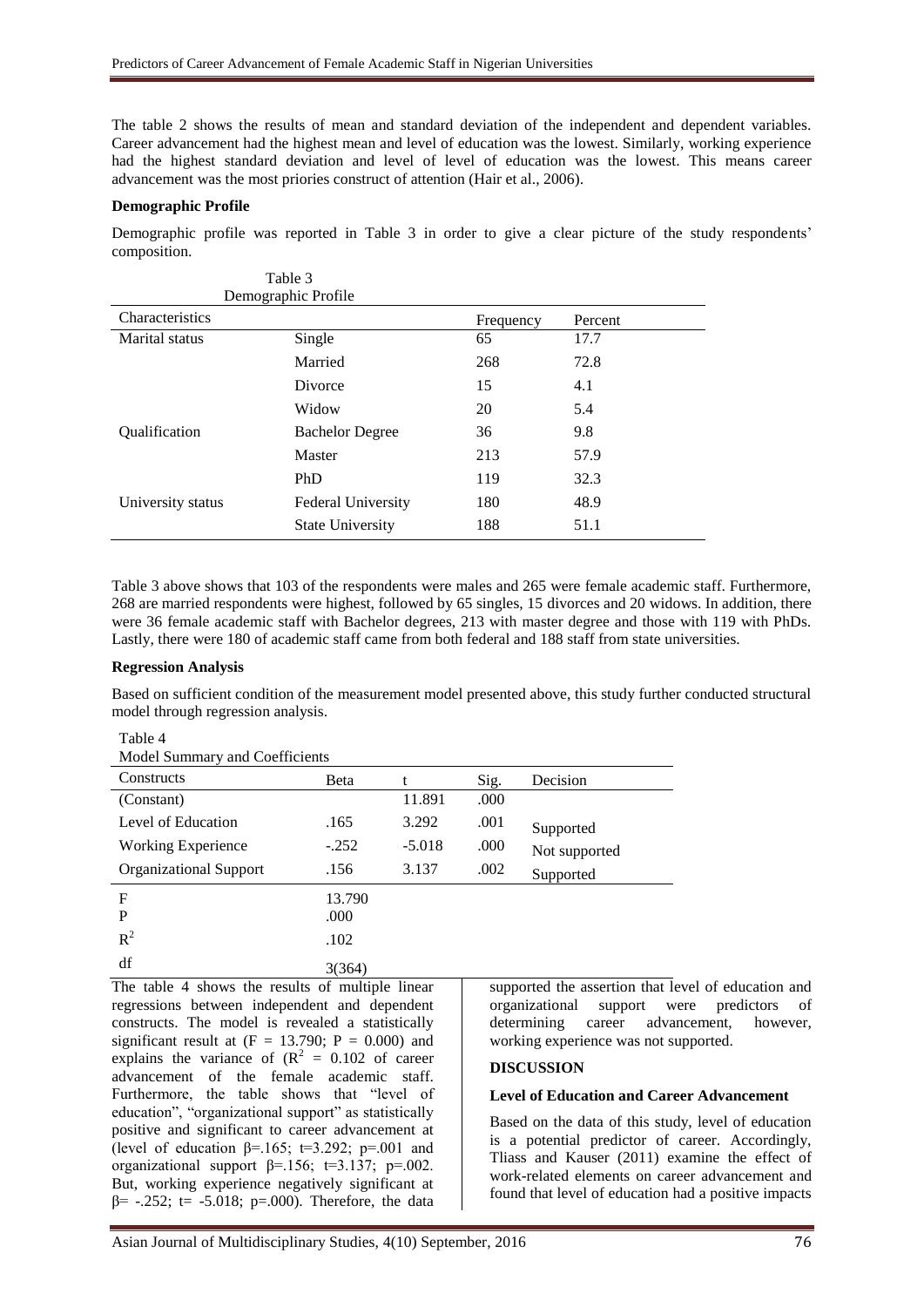on career advancement. They further argued that, the managerial positions progression for women workers required them to be more educated than their male counterpart. Similarly, educational qualification after graduation is positive and significant on career advancement (Garavan, O'Brien & O'Hanlon, 2006). In another development, level of education was reported as a predictor of promotion to higher hierarchy (Tharenou, et al., 1994; Anugwom, 2009; Yusuff, 2014). This position of study findings and within the discourse community of career advancement, the human capital theory maintained the assertion that staffs who invested in their education and experience among others, to depict higher performance on their work and subsequently they receive rewards for their effort in form of (career advancement) salary increase or horizontal promotion (Ballout, 2007). However, a survey research conducted in Malaysia to study the predictors of career advancement of academic staff in private universities established that educational qualification was insignificant to career advancement (Arokiasamy et al., 2011). In this same view, Metz and Tharenou (2001) argued that educational qualification attainment has insignificant impact career advancement at higher managerial position, however, found significant to career advancement at lower and middle level of managerial position.

# **Work Experience and Career Advancement**

The statistical regression conducted from data of this study showed that working experience was negative and significant to career advancement. However, Tlaiss and Kauser (2011) establish that work experience positively related to career advancement on the middle manager in Lebanon banking sector but not topmost management cadre. In this regards Garavan, O'Brien and O'Hanlon (2006), Tliass and Kauser (2011) and Ballout (2007) stressed that working experience is positive and related to rewards in terms of salary and promotion. Abramo, D'Angelo and Rosati (2015) also obtained that working experience is positively linked to career advancement profeesors in in Italian university. Similarly, Nurses working in Iraian teaching hospital agreed that working experience was predictor to career adavancement (Sheikhi, Khoshknab, Mohammadi & Oskouie, 2016).

Nevertheless, Arokiasamy et al (2011) study on female academic staff in Malaysian private universities revealed that working experience (years) was insignificant to career advancement. In addition, Metz and Tharenou (2001) found that working experience was a predictor to managerial career advancement at lower and middle level management advancement but not at the higher level. They supported their assertion with the theory of human capital and the theory of social capital that working experience permit entry and

promotion at lower and middle managerial positions. However, moving to higher level needs social capital theory such networking, networking among others (Arokiasamy et al., 2011; Metz & Tharenou, 2001).

# **Organizational Support and Career Advancement**

According to the data collected for this study, organizational support was positive predictor to career advancement of female academic staff in Nigerian universities. Hence, this result is consonant to findings of the discourse community. For instance, Tansky and Cohen (2001) found that organizational support was positive and significant to staffs' career development. This study means that staffs' who perceived career advancement have the feeling of lack of organizational support (Armstrong-Stassen & Ursel, 2009) Thus, dearth of perceived organizational support distress positive reciprocity effects and negative intention (Armstrong-Stassen & Ursel, 2009). This finding is not surprising because Chen (2010) ascertained that perceived organizational support is positive and significant to career success. This is due to the fact that organizational support improves worker career satisfaction, and management of career (Barnett & Bradley, 2007).

# **5. Conclusion**

In conclusion, this study establishes that level of education and organizational support were predictors to the career advancement of female academic staff in the Nigerian universities. This means that personal and organizational factors interrelate to predict career advancement. However, the study found work experience to be negatively significant to career advancement. This negativity can be explained that most of the respondents' of the study were those that received advancement (upgrade) from graduate assistants to assistant lecturers as can be seen from their demographic profile. Thus, this horizontal promotion of academic staff in the Nigerian universities does not require any years of experience rather an additional (master) degree. Thus, the implication of this finding to the field of public administration is that employees and organization can utilize these findings in planning and managing their career advancement. Hence, this research is an insight into our understanding of personal and supportive factors that influence career advancement. Lastly, this study achieves and proves the integration of personal and organizational factors on career advancement.

# **Recommendations for future study**

The study used on cross-sectional method in which the data were collected at one period of time. Further study may employ longitudinal studies. It is may be essential as well to re-examine the effect of work experience in another study or a moderator so as to examine varied outcomes from previous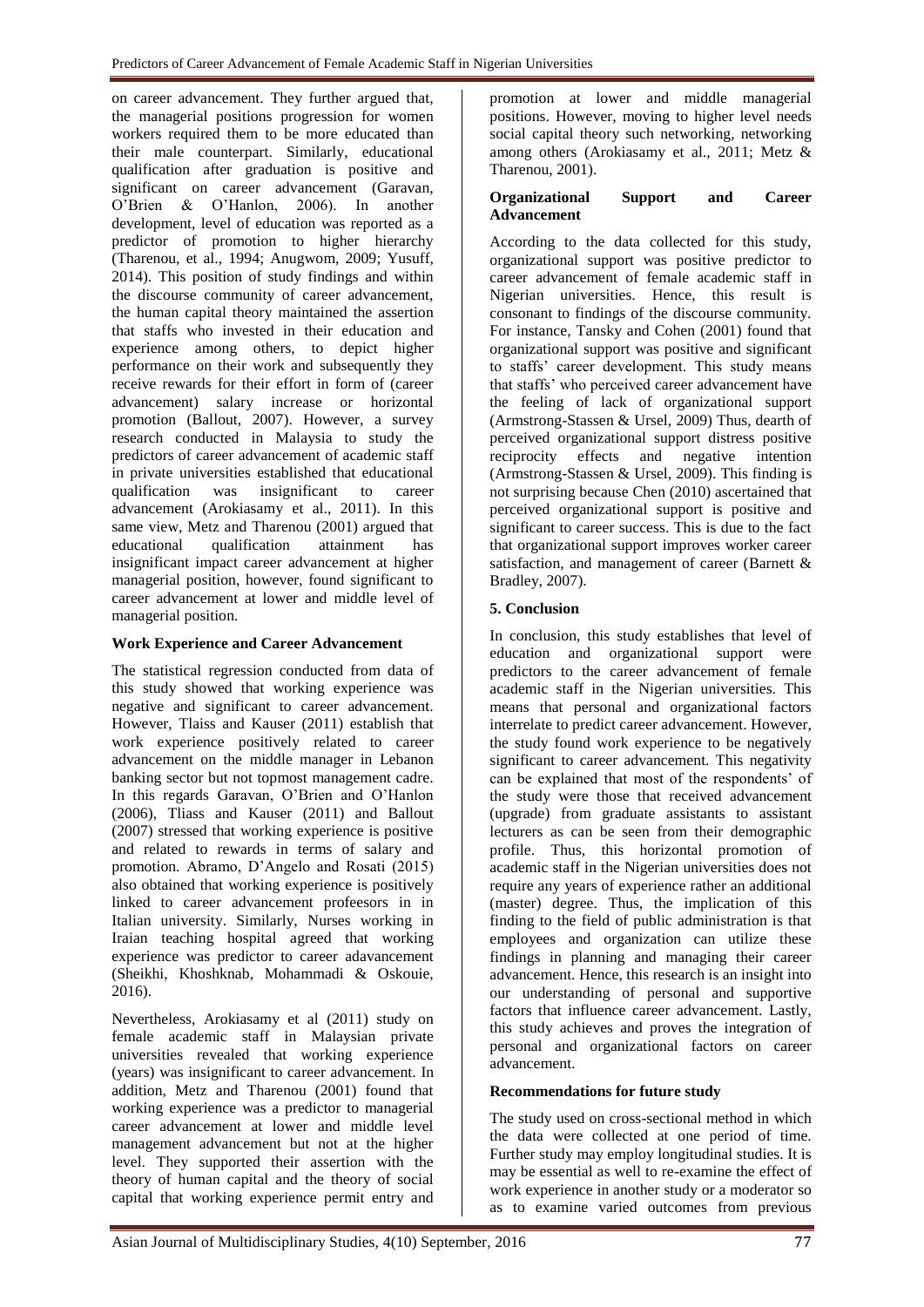studies. Also, in-depth interview may be conducted to pool subjective explanations on predictors of career advancement of female academic staff. Lastly, a broader model may be tested with more predictors in order to see the

effect of additional the variables, because the explanatory power of this study model is medium. Hence, utilizing other variables may warrant chances of higher explanatory power of a model.

# **References**

- Abramo, G., D'Angelo, C. A., & Rosati, F. (2015). The determinants of academic career advancement: Evidence from Italy. *Science and Public Policy*, 1-14.
- Anugwom, E. E. (2009). Women, education and work in Nigeria. *Educational Research and Reviews*, *4*(4), 127- 134.
- Armstrong‐Stassen, M., & Ursel, N. D. (2009). Perceived organizational support, career satisfaction, and the retention of older workers. *Journal of Occupational and Organizational Psychology*, *82*(1), 201-220.
- Arokiasamy, L., Ismail, M., Ahmad, A., & Othman, J. (2011). Predictors of academics' career advancement at Malaysian private universities. *Journal of European Industrial Training*, *35*(6), 589-605.
- Ballout, H. I. (2007). Career success: The effects of human capital, person-environment fit and organizational support. *Journal of Managerial Psychology*, *22*(8), 741-765.
- Bandura, A. (1986). *Social foundations of thought and action: A social cognition theory.* Englewood Cliff, NJ: Prentice Hall.
- Barnett, B. R., & Bradley, L. (2007). The impact of organisational support for career development on career satisfaction. *Career Development International*, *12*(7), 617-636.
- Bigliardi, B., Petroni, A., & Ivo Dormio, A. (2005). Organizational socialization, career aspirations and turnover intentions among design engineers. *Leadership & Organization Development Journal*, *26*(6), 424-441.
- Bozionelos, N. (2008). Intra-organizational network resources: How they relate to career success and organizational commitment. *Personnel Review*, *37*(3), 249-263.
- Chen, Y. (2010). Career success of knowledge workers: the effects of perceived organizational support and person-job fit. *iBusiness*, *2*(04), 389.
- CIA. (2015). *The World factbook.* Washington DC: [www.cia.org.](http://www.cia.org/)
- Duyilemi, A. N. (2007). Girl-child education and empowerment. *Keynote address presented at workshop for senior secondary female students teachers and education officers*. Okitipupa, Ondo, South West senatorial district: National Association of Women Academic of Nigeria.
- Ejumudo, K. B. O. (2013). Gender Equality and Women Empowerment in Nigeria: The Desirability and Inevitability of a Pragmatic Approach. *Developing Country Studies*, *3*(4), 59-66.
- Garavan, T. N., O'Brien, F., & O'Hanlon, D. (2006). Career advancement of hotel managers since graduation: a comparative study. *Personnel Review*, *35*(3), 252-280.
- Hair, J. F., Black, W. C., Babin, B. J., Anderson, R. E., & Tatham, R. L. (2006).

*Multivariate data analysis* (6th ed.). Upper Saddle River, NJ: Pearson/Prentice Hall.

Hair, J. F., Ringle, C. M., & Sarstedt, M. (2011). PLS-SEM: Indeed a Silver Bullet.

*Journal of Marketing Theory and Practice, 18*, 139-152.

- Hofstede, G. (2011). Dimensionalizing cultures: The Hofstede Model in Context. *Online Readings in Psychology and Culture, 2*(1), 1-26.
- International labour Organization. (2015). *World employment and social outlook: The changing nature of jobs.* Geneva: ILO Research Department.
- Lent, R. W., Brown, S. D., & Hackett, G. (2002). Social cognitive career theory. *Career choice and development*, *4*, 255-311.
- Metz, I., & Tharenou, P. (2001). Women's Career Advancement The Relative Contribution of Human and Social Capital. *Group & Organization Management*, *26*(3), 312-342.
- Olabisi, A. (2014). Women in the Nigerian University System: achievements, challenges and Prospects. Ado Ekiti, Ekiti State University, Nigeria: Centre for Gender and Development Studies.